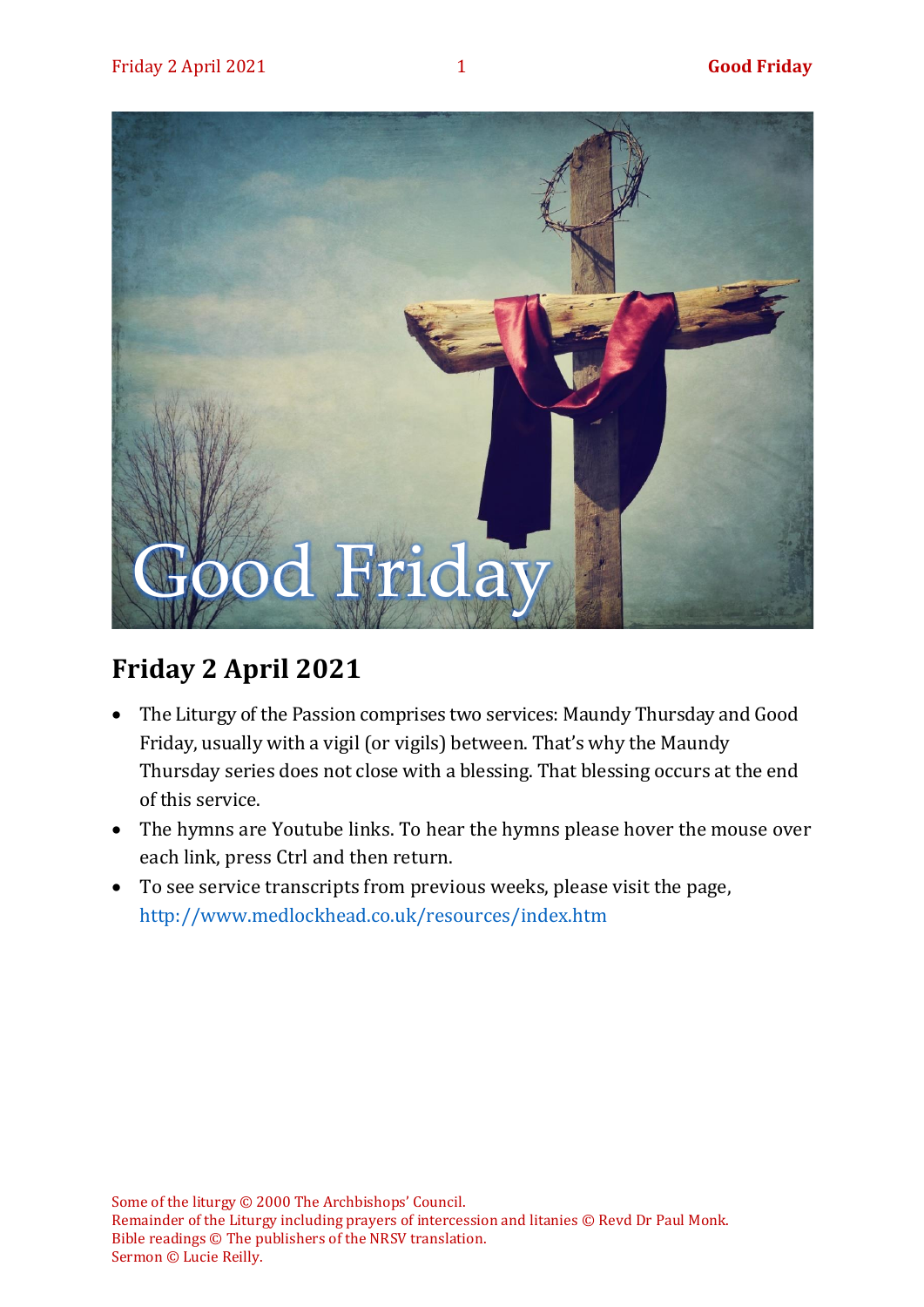# **The Welcome**

HYMN 1 **[Were you there?](https://www.youtube.com/watch?v=mJUX733ovGI)** (please click on this link to hear the hymn)

In the name of the Father and of the Son and of the Holy Spirit

## All **Amen**

Grace, mercy and peace from God our Father and the Lord Jesus Christ be with you all.

# All **And also with you.**

O Lord open our lips:

# All **and our mouth shall proclaim your praise:**

Let us worship the Lord:

All **all praise to his name.**

All **Glory to the Father, and to the Son, and to the Holy Spirit: as it was in the beginning, is now, and shall be for ever. Amen.**

# Prayers of preparation and penitence

God our Father, we come to you in sorrow for the sins that placed you on the Cross:

Your feet were nailed to the Cross. We confess those sins which occurred when we trespassed from the paths of love. Father, forgive us:

## All **Save us and help us**

Your hands were nailed to the Cross. We confess those sins which occurred when we used our hands for self and not for your Kingdom,

Father, forgive us:

# All **Save us and help us**

Your head was pierced with a crown of thorns. We confess those sins which occurred when we allowed our minds to turn inward on self rather than outward to our neighbours. Father, forgive us:

# All **Save us and help us**

Your side was pierced with a lance. We confess those sins which occurred when we allowed our hearts to love the world, the flesh and the devil. Father, forgive us:

## All **Save us and help us**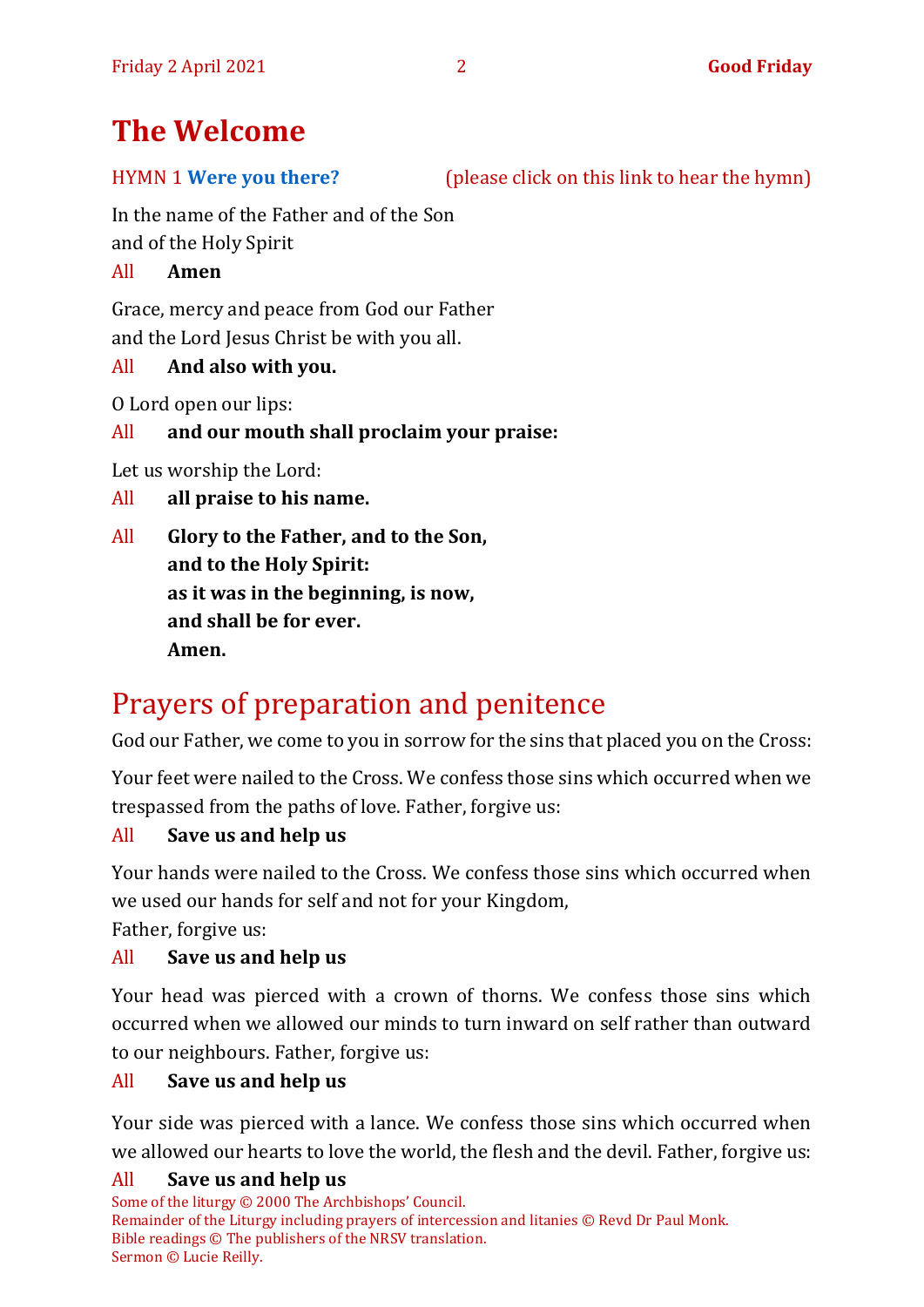May God who loved the world so much that he sent his Son to be our Saviour forgive us our sins and make us holy to serve him in the world, through Jesus Christ our Lord.

All **Amen**

# Praise and thanksgiving

All **Loving Lord, fill us with your life-giving, joy-giving, peace-giving presence, that we may praise you now with our lips and all the day long with our lives, through Jesus Christ our Lord. Amen**

This Good Friday, we thank Christ for taking our sins, Lord of heaven:

# All **we give you thanks and praise.**

This Good Friday, we thank Christ for His Cross, Lord of heaven:

# All **we give you thanks and praise.**

This Good Friday, we thank Christ for winning our salvation, Lord of heaven:

# All **we give you thanks and praise.**

Because of Good Friday, we thank God that we can know Him, Lord of heaven:

# All **we give you thanks and praise.**

Because of Good Friday, we can be filled with the Holy Spirit, Lord of heaven:

# All **we give you thanks and praise.**

Because of Good Friday, the Holy Spirit can help us become Christlike, Lord of heaven:

# All **we give you thanks and praise.**

As Good Friday people, we thank God—Father, Son and Holy Spirit—for our salvation,

Lord in heaven:

# All **we give you thanks and praise.**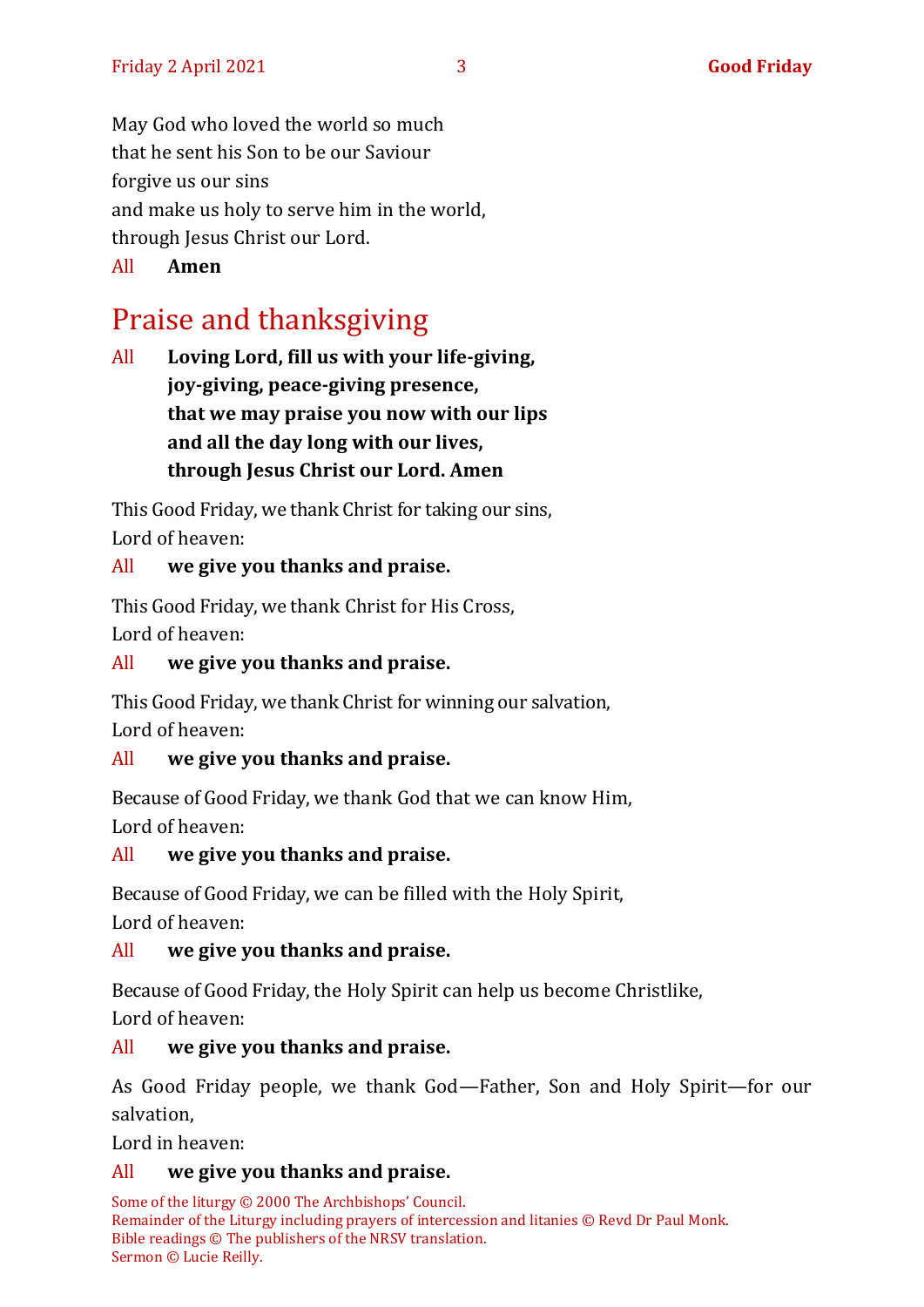HYMN 2 **[He was pierced for our transgressions](https://www.youtube.com/watch?v=QzdYPWgzrrc)** (click on the link for the hymn)

# **The Ministry of the Word**

# **The Collect**

Eternal God, in the cross of Jesus we see the cost of sin and the depth of your love: in humble hope and fear may we place at his feet all that we have and all that we are, through Jesus Christ our Lord.

All **Amen**

# **First reading**

A reading from the book of the Prophet Isaiah

See, my servant shall prosper; he shall be exalted and lifted up, and shall be very high. Just as there were many who were astonished at him—so marred was his appearance, beyond human semblance, and his form beyond that of mortals—so he shall startle many nations; kings shall shut their mouths because of him; for that which had not been told them they shall see, and that which they had not heard they shall contemplate.

Who has believed what we have heard? And to whom has the arm of the Lord been revealed? For he grew up before him like a young plant, and like a root out of dry ground; he had no form or majesty that we should look at him, nothing in his appearance that we should desire him. He was despised and rejected by others; a man of suffering and acquainted with infirmity; and as one from whom others hide their faces he was despised, and we held him of no account.

Surely he has borne our infirmities and carried our diseases; yet we accounted him stricken, struck down by God, and afflicted. But he was wounded for our transgressions, crushed for our iniquities; upon him was the punishment that made us whole, and by his bruises we are healed. All we like sheep have gone astray; we have all turned to our own way, and the LORD has laid on him the iniquity of us all.

He was oppressed, and he was afflicted, yet he did not open his mouth; like a lamb that is led to the slaughter, and like a sheep that before its shearers is silent,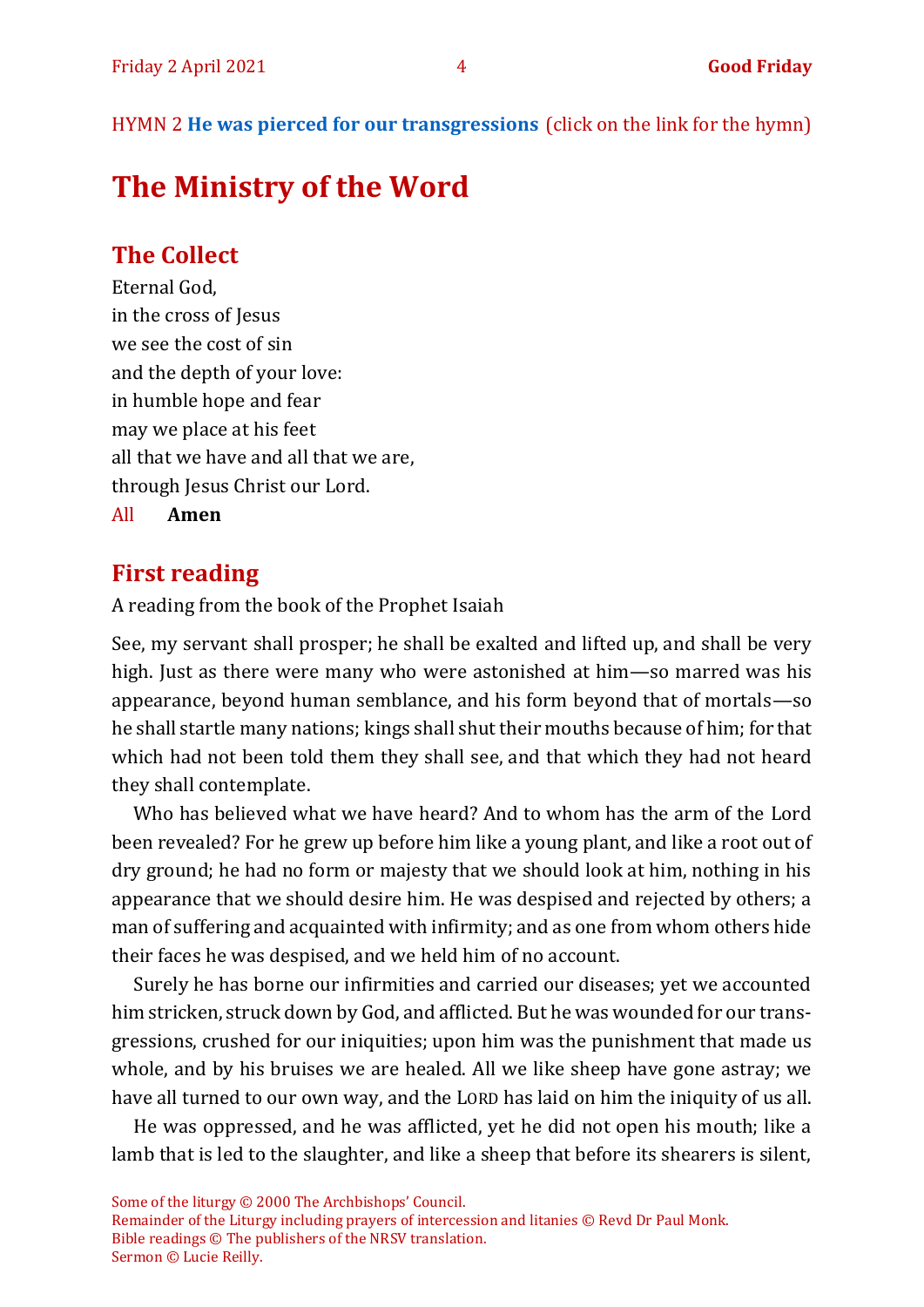so he did not open his mouth. By a perversion of justice he was taken away. Who could have imagined his future? For he was cut off from the land of the living, stricken for the transgression of my people. They made his grave with the wicked and his tomb with the rich, although he had done no violence, and there was no deceit in his mouth.

Yet it was the will of the Lord to crush him with pain.When you make his life an offering for sin, he shall see his offspring, and shall prolong his days; through him the will of the LORD shall prosper. Out of his anguish he shall see light; he shall find satisfaction through his knowledge. The righteous one, my servant, shall make many righteous, and he shall bear their iniquities. Therefore I will allot him a portion with the great, and he shall divide the spoil with the strong; because he poured out himself to death, and was numbered with the transgressors; yet he bore the sin of many, and made intercession for the transgressors. *Isaiah 52:13–53:end*

This is the Word of the Lord All **Thanks be to God.**

# **Second reading**

A reading from the Letter to the Hebrews

[The Holy Spirit says] 'This is the covenant that I will make with them after those days, says the Lord: I will put my laws in their hearts, and I will write them on their minds.' He also adds, 'I will remember their sins and their lawless deeds no more.' Where there is forgiveness of these, there is no longer any offering for sin.

Therefore, my friends, since we have confidence to enter the sanctuary by the blood of Jesus, by the new and living way that he opened for us through the curtain (that is, through his flesh), and since we have a great priest over the house of God, let us approach with a true heart in full assurance of faith, with our hearts sprinkled clean from an evil conscience and our bodies washed with pure water. Let us hold fast to the confession of our hope without wavering, for he who has promised is faithful. And let us consider how to provoke one another to love and good deeds, not neglecting to meet together, as is the habit of some, but encouraging one another, and all the more as you see the Day approaching. *Hebrews 10:16–25*

This is the Word of the Lord

## All **Thanks be to God.**

HYMN 3 **[How deep the Father's love for us](https://www.youtube.com/watch?v=e9FG12eTSbI)** (click on this link to hear the hymn)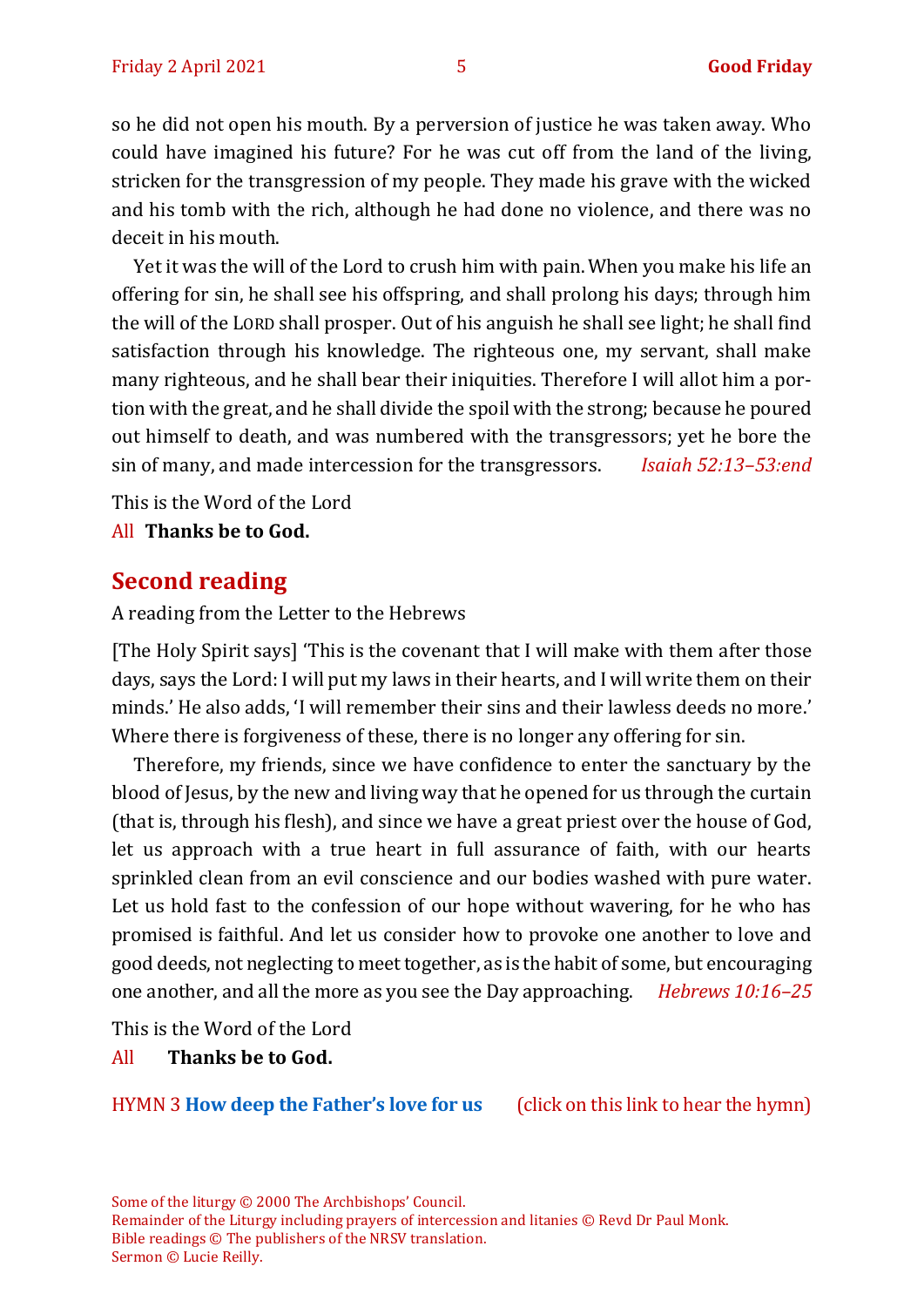# **Gospel reading**

Hear the Gospel of our Lord Jesus Christ according to John

## All **Glory to you O Lord.**

They took Jesus; and carrying the cross by himself, he went out to what is called The Place of the Skull, which in Hebrew is called Golgotha. There they crucified him, and with him two others, one on either side, with Jesus between them. Pilate also had an inscription written and put on the cross. It read, 'Jesus of Nazareth, the King of the Jews.' Many of the Jews read this inscription, because the place where Jesus was crucified was near the city; and it was written in Hebrew, in Latin, and in Greek. Then the chief priests of the Jews said to Pilate, 'Do not write, "The King of the Jews," but, "This man said, I am King of the Jews".' Pilate answered, 'What I have written I have written.' When the soldiers had crucified Jesus, they took his clothes and divided them into four parts, one for each soldier. They also took his tunic; now the tunic was seamless, woven in one piece from the top. So they said to one another, 'Let us not tear it, but cast lots for it to see who will get it.' This was to fulfill what the scripture says, 'They divided my clothes among themselves, and for my clothing they cast lots.' And that is what the soldiers did.

Meanwhile, standing near the cross of Jesus were his mother, and his mother's sister, Mary the wife of Clopas, and Mary Magdalene. When Jesus saw his mother and the disciple whom he loved standing beside her, he said to his mother, 'Woman, here is your son.' Then he said to the disciple, 'Here is your mother.' And from that hour the disciple took her into his own home.

After this, when Jesus knew that all was now finished, he said (in order to fulfill the scripture), 'I am thirsty.' A jar full of sour wine was standing there. So they put a sponge full of the wine on a branch of hyssop and held it to his mouth. When Jesus had received the wine, he said, 'It is finished.' Then he bowed his head and gave up his spirit. *John 19:16b–30*

This is the Gospel of the Lord All **Praise to you O Christ.** 

# **Sermon**

Good Friday is one of the sizable conundrums of Christianity. It tells a story of such great power, yet popular culture doesn't know what to do with it.

Most Christian holidays have their religious side – Christmas has the birth of Jesus, Joseph and Mary, an Innkeeper, the shepherds and that great big shining star – but the pop-culture has added Santa Claus, Rudolf the Red Nosed Reindeer and countless stories that have now become much loved traditions.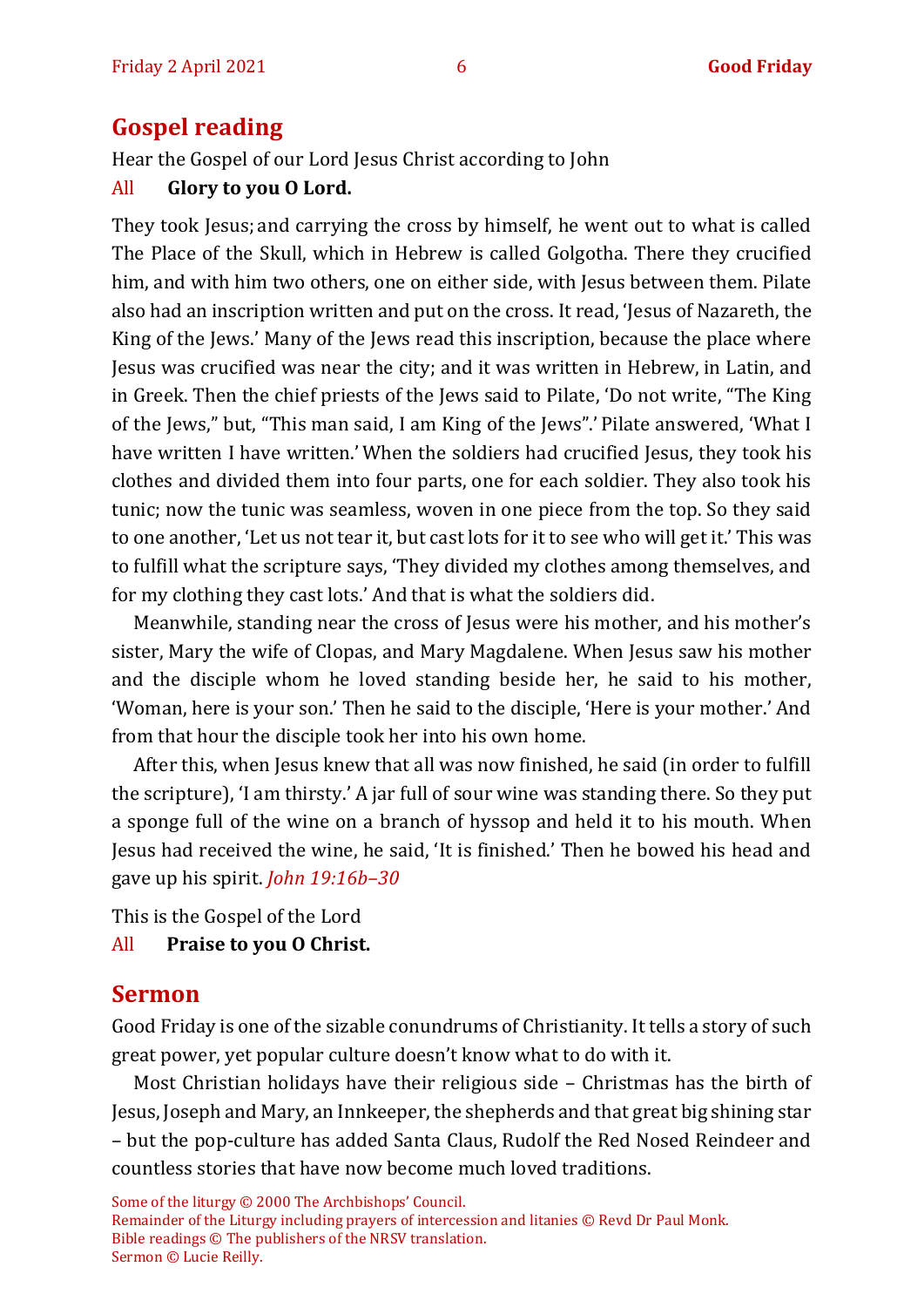The Easter talks about grieving women walking to a tomb at sunrise, disbelieving disciples, and the glorious resurrection of our Lord Jesus Christ. But modern culture has added the Easter Bunny, colourful eggs, hatching fluffy chicks, and of course, copious amounts of chocolate. Often the pop culture story has only the thinnest connection to the religious story.

I find it interesting that when we, as Christians come to Good Friday, there is only the Son of God hanging from the nails that hold him to the cross. Pop culture doesn't know how to commercialise it: true, we do have hot cross buns which we traditionally eat on Good Friday. Hot Cross Buns with their combination of spicy, sweet and fruity flavours have long been an Easter tradition, with the pastry cross on top of the buns symbolising and reminding Christians of the cross that Jesus was killed on. But there are no special sales in the shops, no chocolates, no cards to open, and no common greeting, like 'Merry' or 'Happy.' Nobody wishes you a 'Happy, Good Friday!'

Because 'What is good about this Good Friday?' What is good about a day that someone was innocently sentenced to death and crucified? A day that we are not to celebrate; a day we are asked to abstain from all the goods of life; a day when Jesus was crucified, and a day when hope is shattered.

As we grow up, we are taught about right and wrong, taught about sin, in so many of our church traditions, we have heard that we are sinners; that we are guilty and in need of forgiveness. Indeed, the feeling of guilt can be overwhelming, each week we confess our sins:

```
We have sinned against you
and against our neighbour
in thought and word and deed,
through negligence, through weakness, through our own deliberate fault.
```
We are taught and believe, Jesus died so that our sins could be forgiven. To reinforce that understanding, each week we repent and say sorry for those sins:

**We are truly sorry and repent of all our sins. For the sake of your Son Jesus Christ, who died for us, forgive us all that is past.**

If that is our interpretation and understanding, that Jesus died for our sins, thanks be to God! Pop-culture has no idea how to profit from that.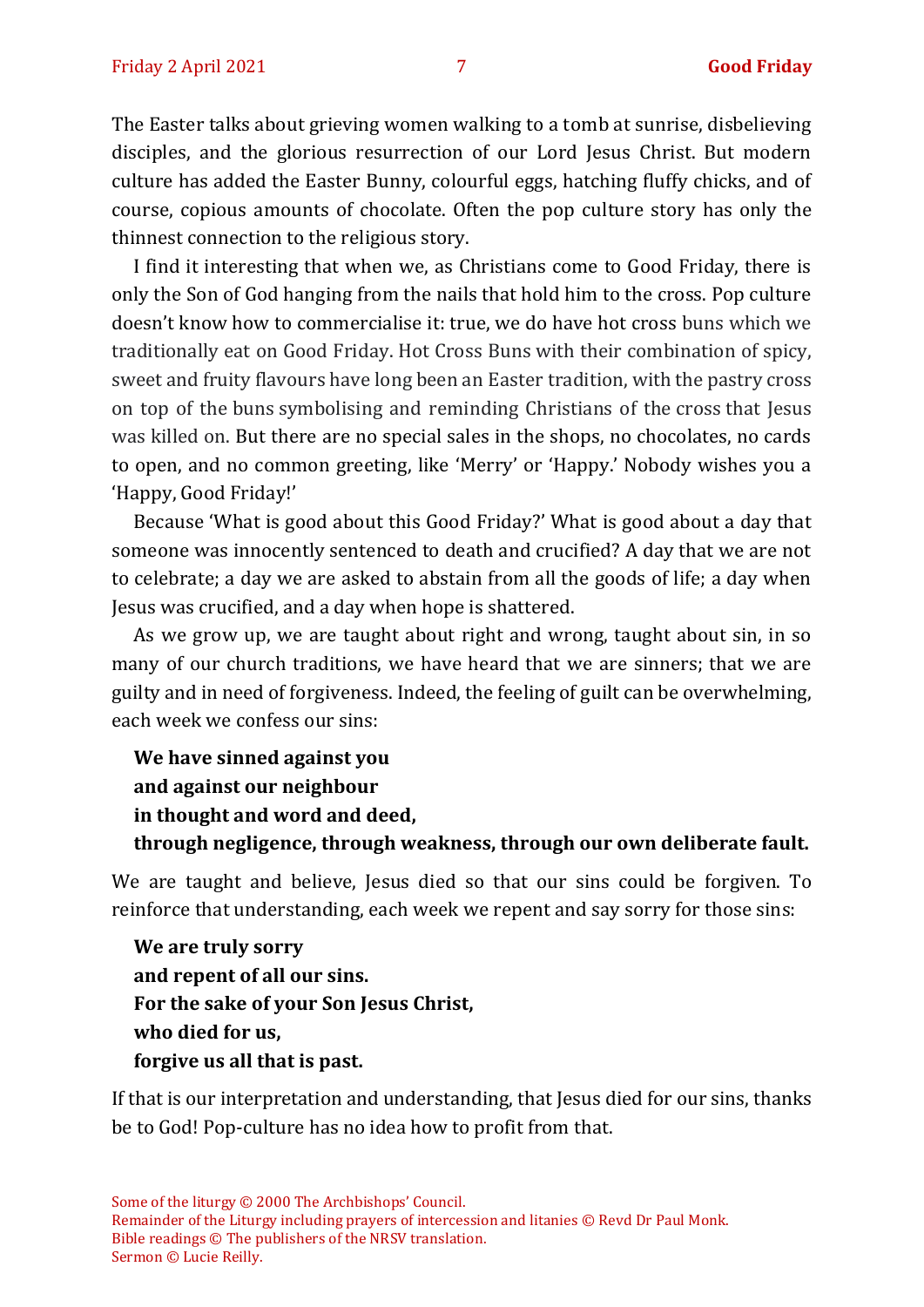There is another way to think about Good Friday. That's by setting aside fear in order to live by faith. Fear is a natural part of life. Fear of change, fear of loss, fear of death, fear of anything that's going to cause pain.

But scriptures keep saying …

'Fear not, for I am with you;'

'Take courage! It is I. Don't be afraid.'

'God will calm your fears.'

'Do not be afraid or terrified;'

'God will calm your fears.'

These are spoken almost as often as Jesus saying, 'Love one another.'

So, what if, instead of looking at Jesus as dying to save us from our sins, we see Jesus as an example of trusting God and setting aside all fear?

God's messengers have always said, 'Love one another'; and 'Fear not.' So, when Jesus disregarded convention and healed people on the sabbath, when he talked freely with a woman accused of sinful behaviour, when he looked right past someone's disease, he was setting his own fear aside.

On Good Friday, Jesus did not fear the religious or imperial authorities. He did not fear the stress of being interrogated. He did not fear being tied up and whipped. He did not fear being rejected by the crowds. He did not fear being nailed to a cross. By setting aside fear, he was able to risk everything on behalf of Love.

Most of us know that Jesus died to save us from our sins. And a few of us know that in life and in death, he held faithfully to the character that God gave him. Jesus would not turn his back on Character, neither should we.

There are no greeting cards, no presents, no cartoon animals to soften the image of Jesus living out the authentic character that God gave him. This is the one holiday of the Christian Year that strikes so deep in the human heart, that to learn from it is to sample eternity. Amen.

# **A Statement of Christian Belief**

I now ask you to stand and declare the profession of Christian faith into which you were baptised, and into which you live and grow:

Do you believe and trust in God the Father,

the source of all being and life,

the one for whom we exist?

#### All **We believe and trust in him.**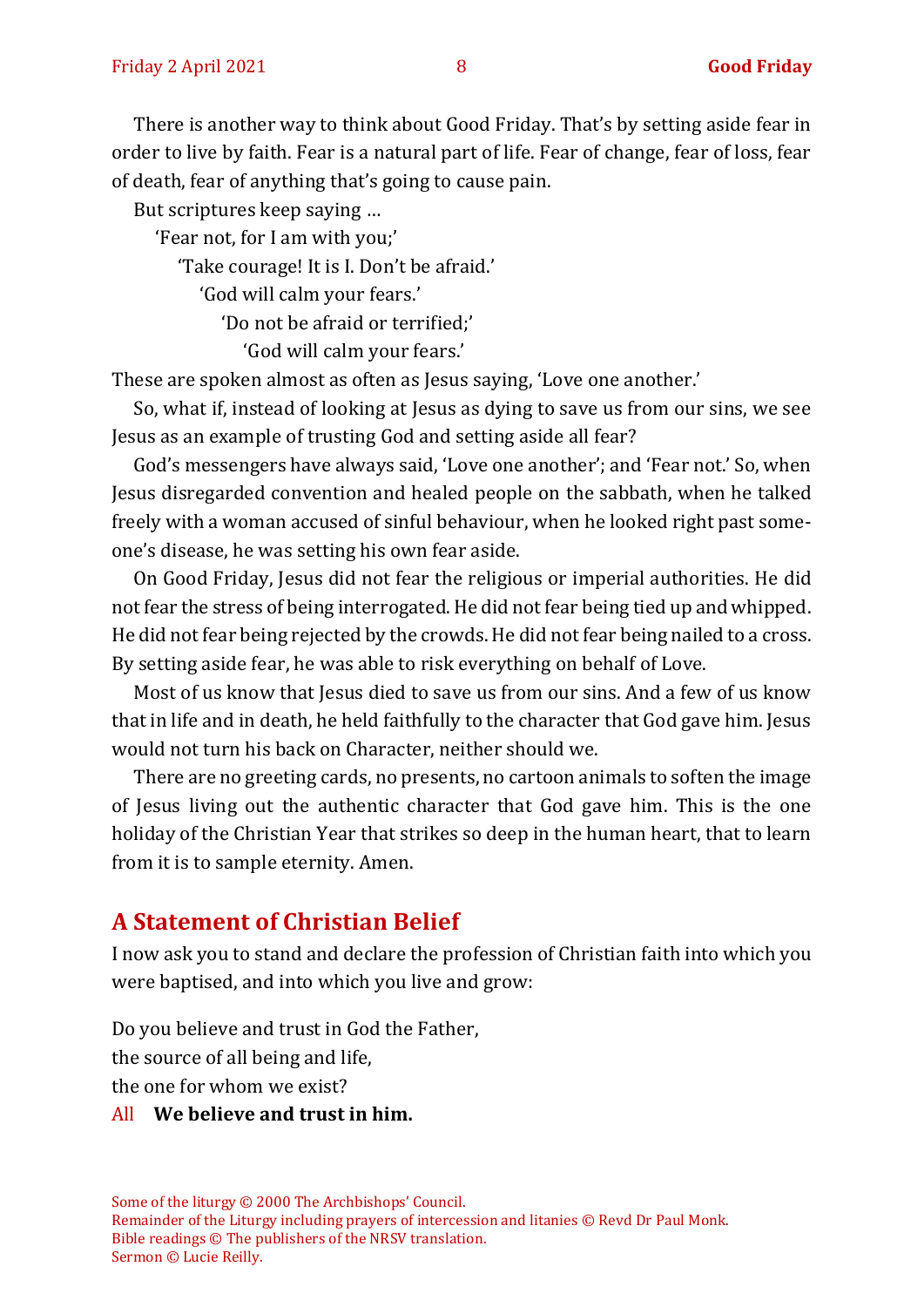Do you believe and trust in God the Son, who took our human nature, died for us and rose again?

## All **We believe and trust in him.**

Do you believe and trust in God the Holy Spirit, who gives life to the people of God and makes Christ known in the world?

# All **We believe and trust in him.**

This is the faith of the Church. All **This is our faith. We believe and trust in one God, Father, Son and Holy Spirit. Amen.**

# **The Prayers**

Jesus, though crucified, is raised from the dead and now draws alongside us as we offer prayers to God for the world, the church and all for whom Jesus died on the cross. Today we pray for …

Lord in your mercy

# All **Hear our prayer**

We pray for the church of God on this Good Friday that all who are disciples of Jesus will be given the grace and strength they need to walk in the way of the cross, speaking words of love and truth in places of hatred and lies. Today we pray for … Lord in your mercy

## All **Hear our prayer**

We pray for God's world on this Good Friday that the dying Jesus on the cross and the living Jesus of resurrection will draw all people to himself, the source of eternal reconciliation and salvation. Today we pray for …

Lord in your mercy

# All **Hear our prayer**

We pray for the communities in which we live, work and worship that bonds of love within families and between friends will be healed where they are broken and strengthened where they are weak. Today we pray for …

Lord in your mercy

## All **Hear our prayer**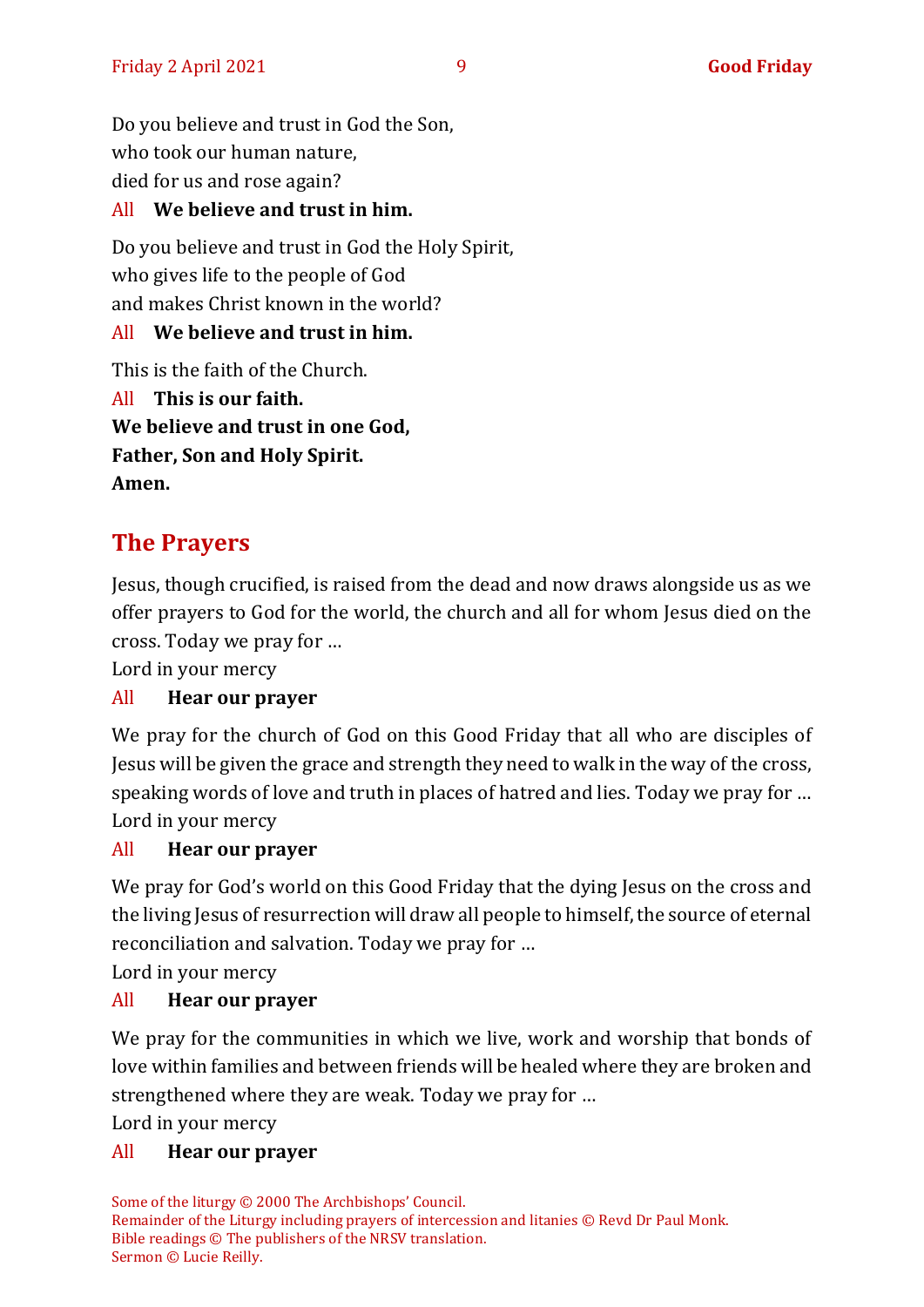We pray for all those who are experiencing their own Good Friday darkness that all who suffer pain of body or mind will be held by the hands of Jesus which bear the marks of his pain and the promise of restoration and resurrection. Today we pray for …

Lord in your mercy

# All **Hear our prayer**

Heavenly Father, at the foot of the cross on which Jesus died we offer you these prayers in hope, trusting in your promise to hear us and in your power which raised Jesus from the dead. Let your grace, mercy, love and peace surround us and all those for whom we have prayed in the name of your Son, Jesus Christ, our Lord. Today we pray for …

Lord in your mercy

#### All **Hear our prayer**

We gather together all these prayers using the words that Jesus himself taught us:

All **Our Father in heaven,**

**hallowed be your name, your kingdom come, your will be done, on earth as in heaven. Give us today our daily bread. Forgive us our sins as we forgive those who sin against us. Lead us not into temptation but deliver us from evil. For the kingdom, the power, and the glory are yours**

**now and for ever. Amen.**

# **The Peace**

The Lord Jesus Christ said to his Apostles, 'My peace I leave you, my peace I give you.

The peace of the Lord be always with you

All **and also with you**.

HYMN 4 **[Hallelujah for the Cross](https://www.youtube.com/watch?v=710eqhcJq7Y)** (click on this link to hear the hymn)